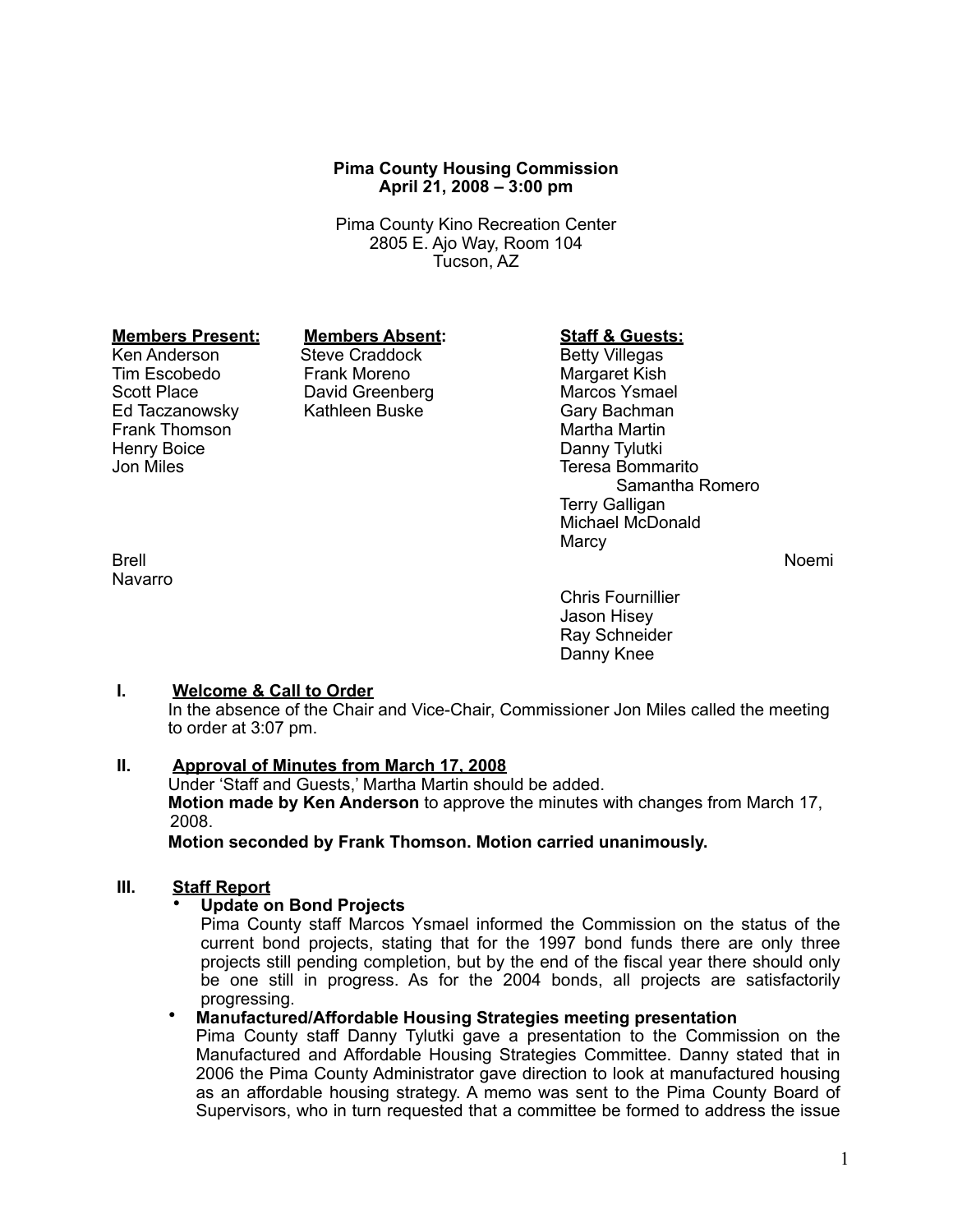of manufactured housing as an affordable housing strategy, as well as other affordable housing strategies. There were two goals established for this committee:

- 1. Review zoning codes and possibly propose amendments governing non-site built housing in Pima County, and
- 2. Explore and propose strategies that promote, expand and encourage the availability of affordable housing options in Pima County.

Danny Tylutki explained that time was spent educating the members of the Manufactured and Affordable Housing Strategies Committee to establish broad understanding of affordable housing concepts. The Committee reviewed the current Pima County Housing Policy, learned about the affordability gap in Pima County, and discussed workforce housing. The committee also toured various projects in Pima County to demonstrate County's affordable housing development program. Danny stated the Manufactured and Affordable Housing Strategies Committee conducted a non-scientific Affordable Housing Survey.

Danny also stated the Committee is currently reviewing their goals and strategies before submitting a final report to the Housing Commission. Danny Tylutki informed the Commission that eventually the finalized report, "Pima County's Affordable Housing Policy and Strategies", will be forwarded to the Commission to review, modify, if necessary, and then forward to the Pima County Board of Supervisors for approval.

• **Discussion and approval on draft letter presented for Board of Supervisors on the allocation of \$3.3 million for purchase of foreclosed and builder inventory homes.**

**Motion made by Frank Thomson** that this item be tabled until the next meeting, in order to give staff time to provide the Commission with further analysis about the possible future allocations (i.e. upcoming affordable housing projects) of the remaining \$6.6 million bond funds.

**Seconded by Ed Taczanowsky. Motion carried unanimously.**

• **Update on Housing Trust Fund statewide committee**

Pima County staff Gary Bachman informed the Commission of a statewide committee that has been reviewing possible statewide strategies for implementing local trust funds. Preliminary reports show that there are no easy solutions to the topics that have been discussed.

• **Update on New Hope Program**

Pima County staff Gary Bachman informed the Commission that staff was going to meet with the Pima County IDA to present the presentation made to the Commission about implementing a program that purchases rehab and resale foreclosed properties.

# **IV. Subcommittee Reports**

# • **Project Review Committee**

- **o Discussion and possible action on the following proposed applications:**
	- **Corazon del Pueblo Phase III project Habitat for Humanity** Commission Ken Anderson gave a brief overview of the Corazon Del Pueblo Phase III project submitted by Habitat for Humanity. He explained